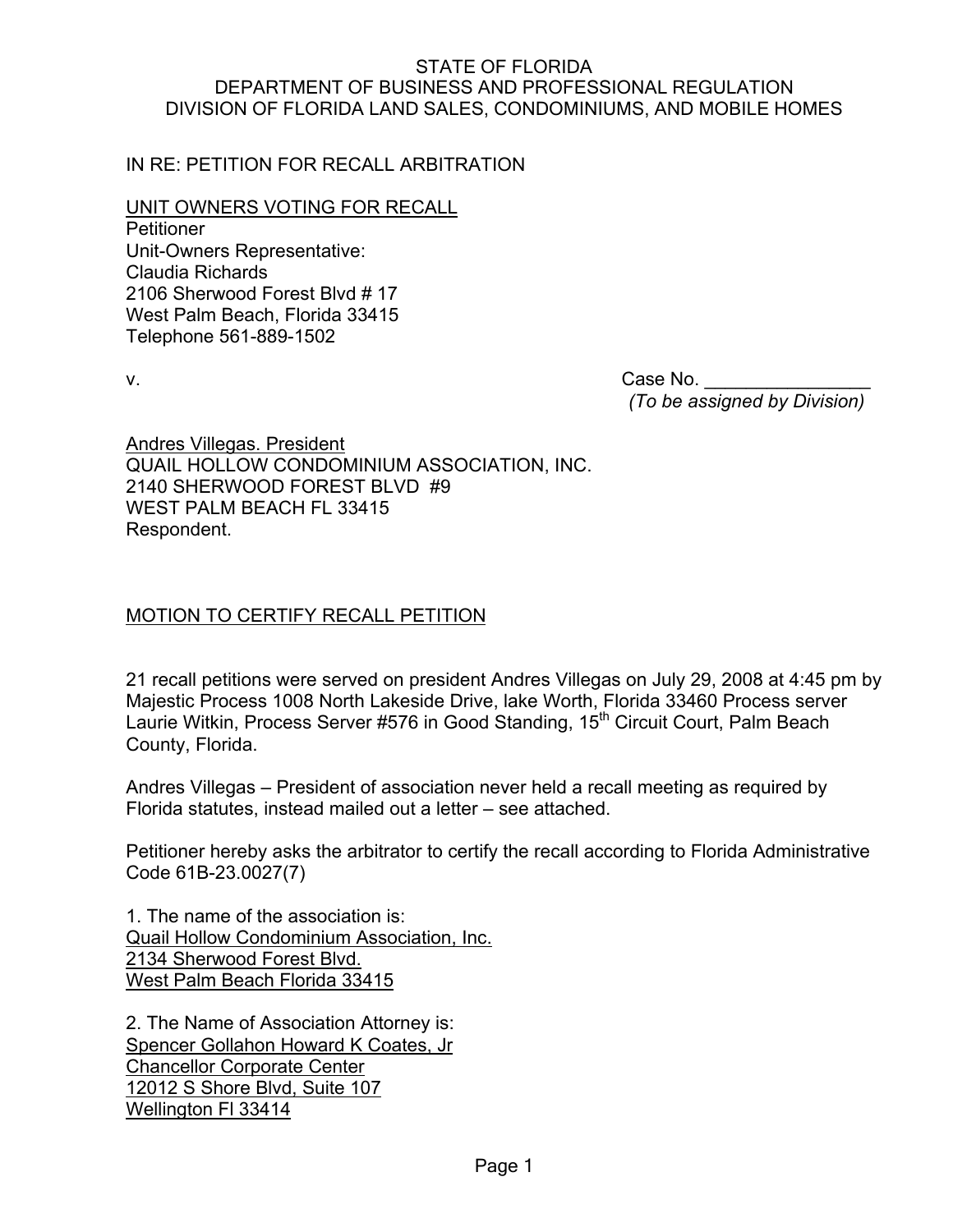## STATE OF FLORIDA DEPARTMENT OF BUSINESS AND PROFESSIONAL REGULATION DIVISION OF FLORIDA LAND SALES, CONDOMINIUMS, AND MOBILE HOMES

3. The total number of units in the association is **36**.

4. The total number of seats in the association's board of directors is 3 .

5. The names of the Board members against whom the WRITTEN RECALL AGREEMENT / BALLOT was directed is Andres Villegas - President with 21 recall votes.

6. The date(s) of the next regularly scheduled election for the seat(s) of the board member(s) being recalled is/are February 2009

7. Unit owner(s) representative reference in recall agreement Claudia Richards 2106 Sherwood Forest Blvd # 17 West Palm Beach, Florida 33415 Telephone 561-889-1502 .

8. The Recall was done by written agreement. The written recall agreement was received by the board on (date) July 29, 2008 at 4:45 p.m. delivered by Process server Laurie Witkin that is a Process Server #576 on Good Standing,  $15<sup>th</sup>$  Circuit Court, Palm Beach County, Florida. A copy of the process server and written recall are attached and made a part of the petition.

9. The board determined not to hold a meeting "Concerning a Recall by Written Agreement", the board ignored the deliver of the Copy of the Written Recall Agreement Ballots from process server and call owners process an "incident in the association", in an letter to Owners of Quail Hollow Condominium Association July 29, 2008 (letter attach and made part of the petition)

10. No Meeting Concerning Recall ballots -- no minutes recorded.

11. Copy of all 21 written recall ballots will be added to this petition.

WHEREFORE, petitioner requests that the arbitrator enter a final order to certify the recall.

Dated this and a control of the control of the control of the control of the control of the control of the control of the control of the control of the control of the control of the control of the control of the control of

 $\frac{1}{\sqrt{2}}$  ,  $\frac{1}{\sqrt{2}}$  ,  $\frac{1}{\sqrt{2}}$  ,  $\frac{1}{\sqrt{2}}$  ,  $\frac{1}{\sqrt{2}}$  ,  $\frac{1}{\sqrt{2}}$  ,  $\frac{1}{\sqrt{2}}$  ,  $\frac{1}{\sqrt{2}}$  ,  $\frac{1}{\sqrt{2}}$  ,  $\frac{1}{\sqrt{2}}$  ,  $\frac{1}{\sqrt{2}}$  ,  $\frac{1}{\sqrt{2}}$  ,  $\frac{1}{\sqrt{2}}$  ,  $\frac{1}{\sqrt{2}}$  ,  $\frac{1}{\sqrt{2}}$ 

 $\frac{1}{\sqrt{2}}$  ,  $\frac{1}{\sqrt{2}}$  ,  $\frac{1}{\sqrt{2}}$  ,  $\frac{1}{\sqrt{2}}$  ,  $\frac{1}{\sqrt{2}}$  ,  $\frac{1}{\sqrt{2}}$  ,  $\frac{1}{\sqrt{2}}$  ,  $\frac{1}{\sqrt{2}}$  ,  $\frac{1}{\sqrt{2}}$  ,  $\frac{1}{\sqrt{2}}$  ,  $\frac{1}{\sqrt{2}}$  ,  $\frac{1}{\sqrt{2}}$  ,  $\frac{1}{\sqrt{2}}$  ,  $\frac{1}{\sqrt{2}}$  ,  $\frac{1}{\sqrt{2}}$ 

 $\mathcal{L}_\text{max} = \frac{1}{2} \sum_{i=1}^{n} \frac{1}{2} \sum_{i=1}^{n} \frac{1}{2} \sum_{i=1}^{n} \frac{1}{2} \sum_{i=1}^{n} \frac{1}{2} \sum_{i=1}^{n} \frac{1}{2} \sum_{i=1}^{n} \frac{1}{2} \sum_{i=1}^{n} \frac{1}{2} \sum_{i=1}^{n} \frac{1}{2} \sum_{i=1}^{n} \frac{1}{2} \sum_{i=1}^{n} \frac{1}{2} \sum_{i=1}^{n} \frac{1}{2} \sum_{i=1}^{n} \frac{1$ 

Submitted by: